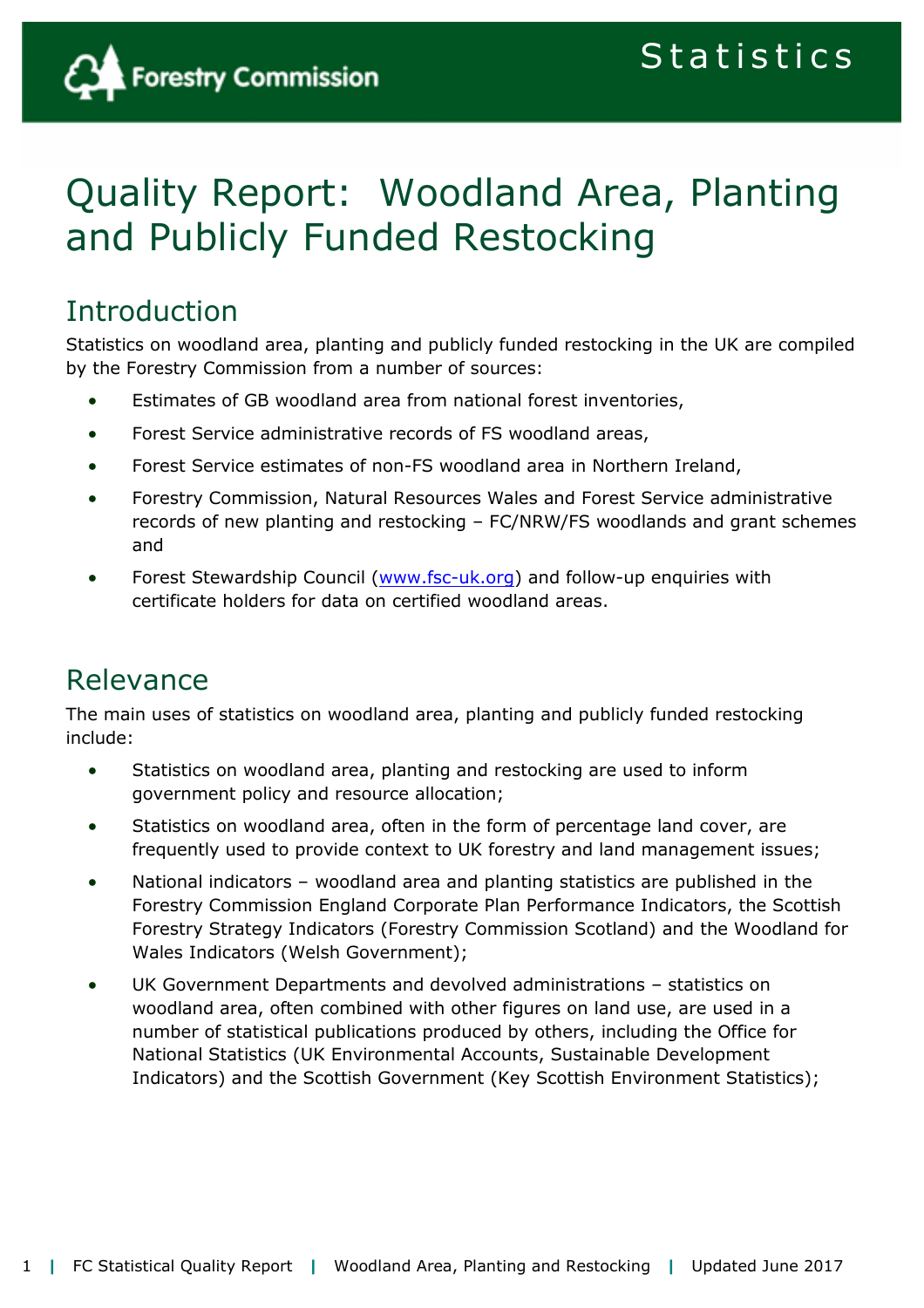- International reporting Figures for woodland area in the UK are provided to international organisations; the Food and Agriculture Organisation of the United Nations (FAO) for the 5-yearly *Global Forest Resources Assessment* [\(www.fao.org/forestry/fra/en\)](http://www.fao.org/forestry/fra/en), and Forest Europe for the 4-yearly *State of Europe's Forests* [\(www.foresteurope.org/reporting\\_SFM\)](http://www.foresteurope.org/reporting_SFM). Data on planting and restocking also contribute to these reports;
- Figures for woodland area and new planting are used to compile the UK's Greenhouse Gas Inventory for the Land Use, Land Use Change and Forestry (LULUCF) sector, submitted to the United Nations Framework Convention on Climate Change (UNFCCC, [http://unfccc.int/national\\_reports/annex\\_i\\_ghg\\_inventories/national\\_inventories\\_s](http://unfccc.int/national_reports/annex_i_ghg_inventories/national_inventories_submissions/items/8108.php) [ubmissions/items/8108.php\)](http://unfccc.int/national_reports/annex_i_ghg_inventories/national_inventories_submissions/items/8108.php). Statistics on UK greenhouse gas emissions are published by the Department of Business, Energy and Industrial Strategy (BEIS) at [www.gov.uk/government/collections/uk-greenhouse-gas-emissions-statistics](http://www.gov.uk/government/collections/uk-greenhouse-gas-emissions-statistics).

Those responsible for the international and national reporting are consulted regularly to ensure that the statistics remain relevant to users.

# Accuracy

A number of checks are performed on the data to ensure accuracy, including checks against data for previous years.

Sampling standard errors are produced for the field survey of the National Forest Inventory. Estimates produced to date are available in the NFI reports at [www.forestry.gov.uk/inventory.](http://www.forestry.gov.uk/inventory)

Figures are rarely revised between the provisional figures (released in June) and the final figures (released in September).

# Timeliness and punctuality

Provisional results are published in *Woodland Area, Planting and Restocking* in mid June, around 2.5 months after the end of the reference period (year to March).

Final results are published in *Forestry Statistics* at end September, 6 months after the end of the reference period (year to March).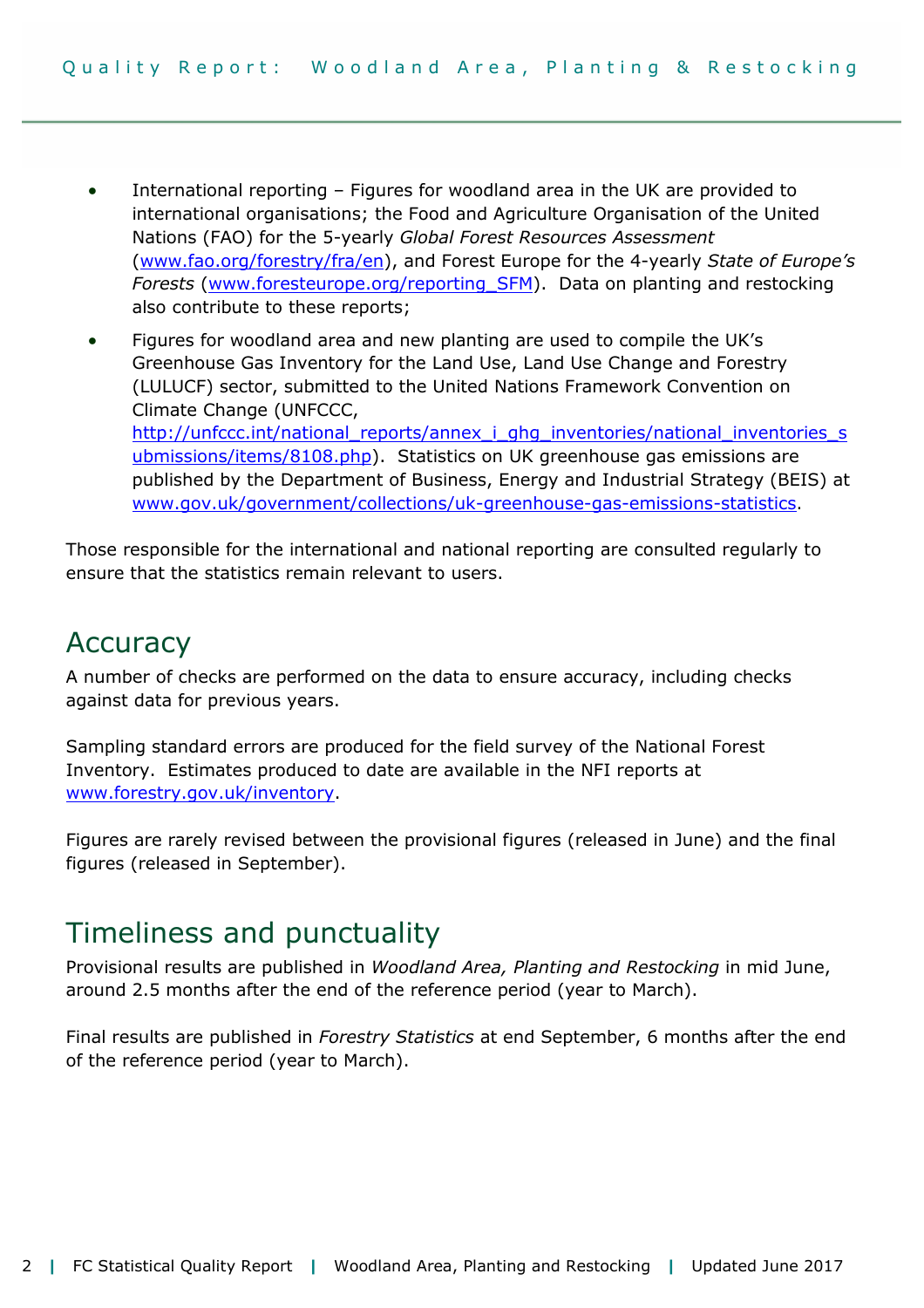# Accessibility and clarity

The annual *Forestry Statistics* publication, available on the Forestry Commission website at [www.forestry.gov.uk/statistics,](http://www.forestry.gov.uk/statistics) provides the most comprehensive results, including background information on the sources, data collected, methodology, revisions and reporting. Excel versions of all tables are also available to download from *Forestry Statistics*. *Forestry Statistics* is published in line with the Forestry Commission's website accessibility statement.

Longer time series data, for new planting and restocking and for certified area, are published in accompanying tables to *Woodland Area, Planting and Restocking*. These tables are available to download from the Forestry Commission website in Excel and PDF formats.

Summary results are also published in *Forestry Facts & Figures*, available on the Forestry Commission website at [www.forestry.gov.uk/statistics.](http://www.forestry.gov.uk/statistics)

# **Comparability**

Statistics on woodland area, planting and restocking have been produced for some time, with limited data available back to 1919. Woodland inventories have been run in Great Britain every 15 years or so, with slight differences in definitions of woodland between inventories. Certified woodland data have been collected since 2001 and annually since 2004. Complete new planting and restocking data for the UK are available since 1976.

The UK definition of woodland is land under stands of trees with a minimum size of 0.5 hectares and a canopy cover of at least 20% (25% in Northern Ireland), or having the potential to achieve this, including integral open space, and including felled areas that are awaiting restocking. For the National Forest Inventory (NFI), a minimum width of 20 metres is also applied. More details can be found on the NFI pages at [www.forestry.gov.uk/inventory.](http://www.forestry.gov.uk/inventory) The UK definition differs slightly from the international definition which has a 10% minimum canopy cover (or the potential to achieve it) threshold.

The Forestry Commission's functions in Wales transferred to Natural Resources Wales on 1 April 2013. The figures shown for Natural Resources Wales in *Woodland Area, New Planting and Restocking*, in *Forestry Facts and Figures* and in *Forestry Statistics* only relate to woodland that was previously owned/managed by Forestry Commission Wales, and do not include estimates for other Natural Resources Wales woodland (previously owned/managed by the Countryside Council for Wales or the Environment Agency in Wales).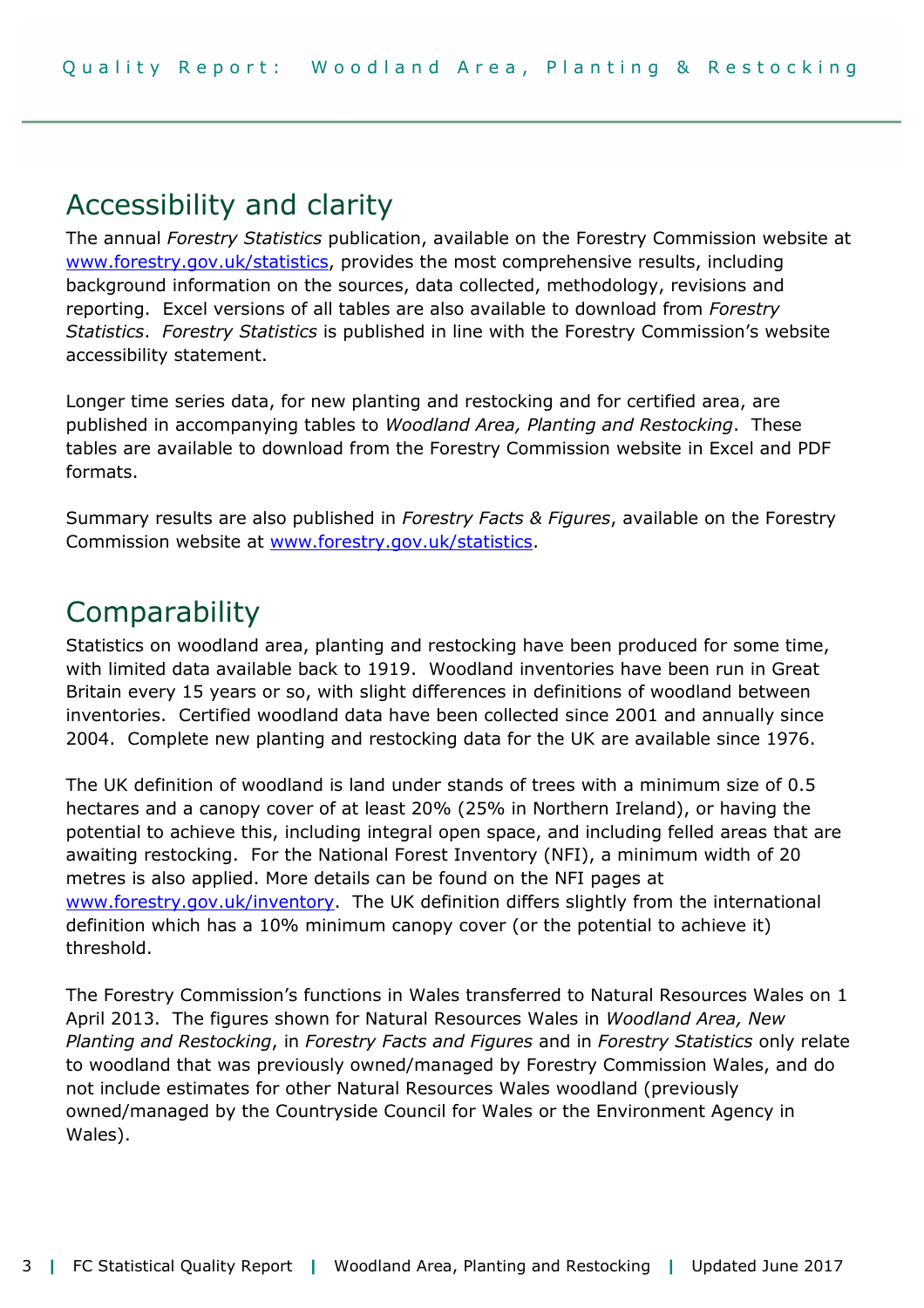## Coherence

Statistics on woodland area are also available from the Countryside Survey [\(www.countrysidesurvey.org.uk\)](http://www.countrysidesurvey.org.uk/). This sample survey is run at intervals of 8-9 years, most recently in 2007, 1998 and 1990. It reports approximately the same total woodland area, but very different figures for gains and losses. Unlike in forestry statistics, harvested areas and newly planted areas are assigned to other broad habitats until 25% canopy cover is achieved. The Countryside Survey estimate is therefore of actual woodland cover rather than woodland area.

Statistics on woodland cover are also available from the Land Cover Map (LCM) linked to each Countryside Survey; a more recent Land Cover Map 2015 is also available. The LCM is based on satellite imagery.

Statistics on land cover and land use are produced by Eurostat, from the Land Use/Cover Area frame Survey (LUCAS). Further details are available at [http://eusoils.jrc.ec.europa.eu/projects/Lucas/.](http://eusoils.jrc.ec.europa.eu/projects/Lucas/)

### Revisions

The Forestry Commission's revisions policy sets out how revisions and errors to FC statistics are dealt with, and can be found at: [www.forestry.gov.uk/pdf/FCrevisions.pdf/\\$FILE/FCrevisions.pdf.](http://www.forestry.gov.uk/pdf/FCrevisions.pdf/$FILE/FCrevisions.pdf)

Statistics on woodland area in Great Britain are potentially subject to major revision when results become available from new national forest inventories. Other statistics on woodland area and planting are not normally revised.

Information on significant revisions made to published statistics is available in the Annex.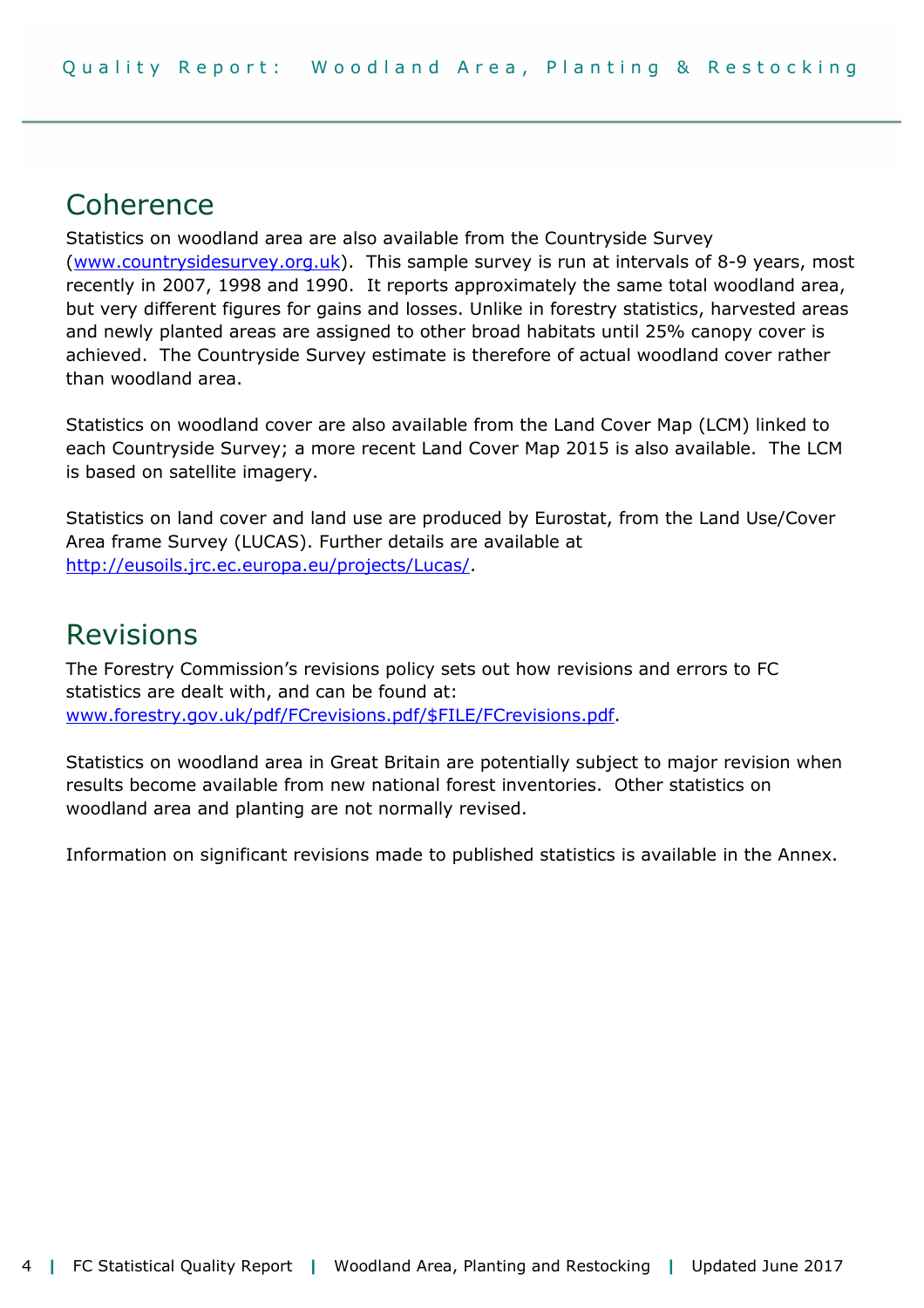# Other issues related to quality

The methodology and outputs relevant to UK woodland area, planting and restocking were reviewed in 2014. The review report is available at [www.forestry.gov.uk/pdf/mrwapr.pdf/\\$FILE/mrwapr.pdf.](http://www.forestry.gov.uk/pdf/mrwapr.pdf/$FILE/mrwapr.pdf)

For statistics published annually to 2010, non-FC woodland area figures for Great Britain were extrapolated forward from 1995-99, taking account of new planting and sales of FC woodland, but making no adjustment for woodland converted to another land use. Statistics for FC woodland areas published annually to 2010 were obtained from FC administrative systems.

Data from the new National Forest Inventory have been used for estimates of both FC/NRW and non-FC/NRW woodland area since the 2011 edition of *Woodland Area, Planting and Restocking* (see Annex). Revised estimates for woodland areas in Great Britain, based on the National Forest Inventory, have been produced for 1998 to 2009, to give a consistent time series (enabling comparisons over time).

New planting estimates for England also include areas supported by the Woodland Trust and (until 2014-15) areas funded under Natural England's Higher Level Stewardship Scheme. Areas of land acquired by the National Forest Company for new planting have been included from *Woodland Area, Planting and Restocking: 2017 Edition* for 2015-16 and 2016-17.

Local estimates for private sector areas of planting and restocking which are not grantaided were included for England, Wales and Scotland up to 2009-10, where possible. Estimates of non-grant-aided planting and restocking were relatively small (less than one thousand hectares annually), and it has been assumed that all of this area is broadleaves. A small estimate for broadleaved new planting without grant aid in Scotland in 2016-17 has also been included. No estimates have been included for restocking of Sitka spruce in Scotland, or for restocking in England, that are no longer supported by grants. It is assumed that there is no non-FS non-grant aided new planting and restocking in Northern Ireland.

The use of natural regeneration in non-clearfell systems may be increasing - particularly for broadleaves in England. These systems are not satisfactorily represented by measuring restocking area within any given year, and so broadleaf regeneration may be underreported in this release and other statistics.

Sheila Ward/ Penelope Donohue IFOS-Statistics, Forest Research Updated June 2017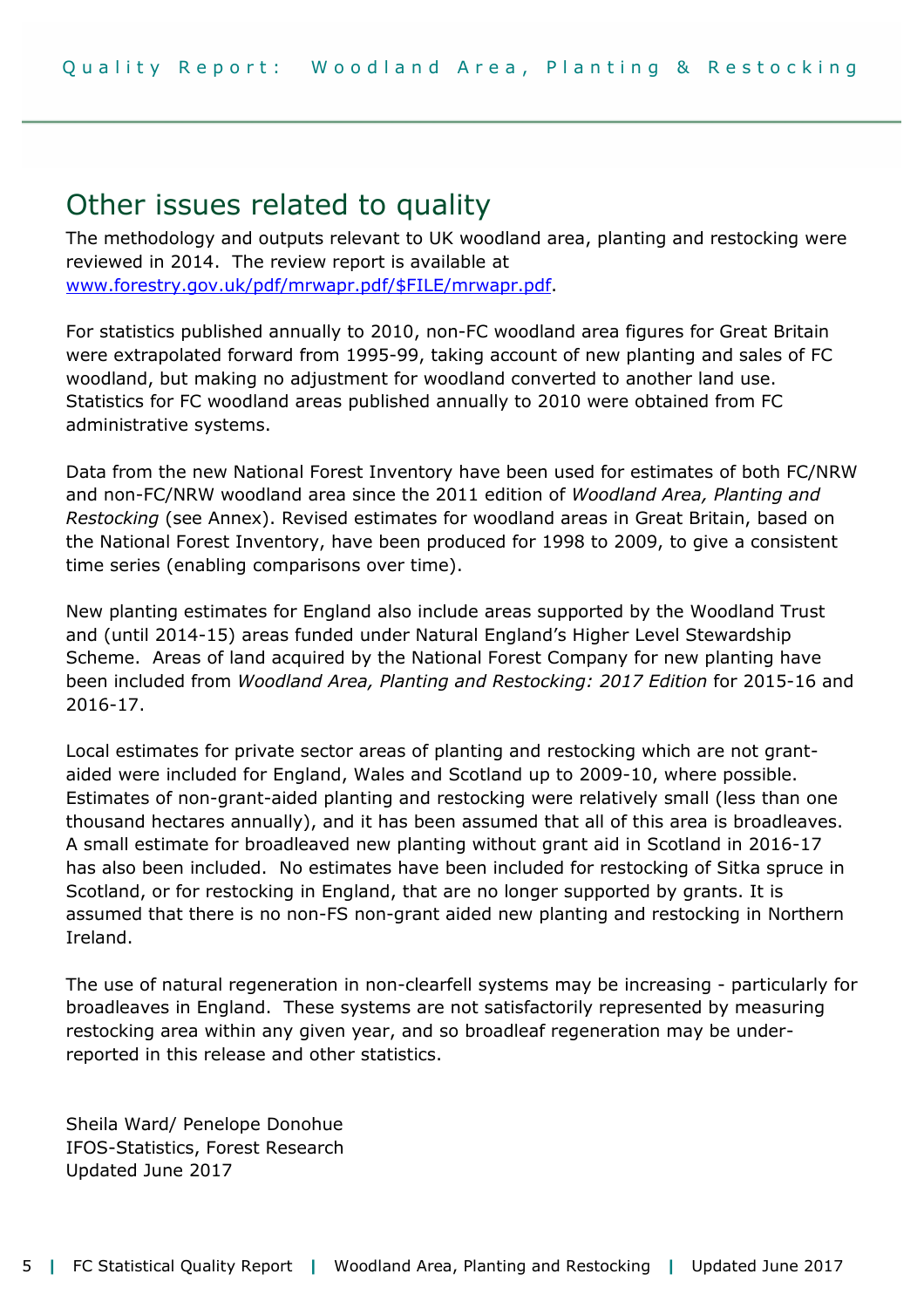# Annex: Significant revisions to published statistics

### Revisions arising from the National Forest Inventory

### 2011 edition

Initial results from the new National Forest Inventory (NFI), providing revised estimates of woodland area at March 2010, were released in Spring 2011. The 2011 edition of *Woodland*  Area, Planting and Restocking used these initial NFI results, resulting in an upward revision to the total woodland area in 2011 by 227 thousand hectares. This revision was largely a result of the new inventory identifying small areas of woodland not reported in the previous inventory (the 1995-99 National Inventory of Woodland and Trees) and methodology adjustments.

The rebasing of woodland area estimates to use the same definition of woodland as the National Forest Inventory also resulted in an upward revision by 72 thousand hectares to the estimated Forestry Commission woodland area. This change has also resulted in a revision to the certified woodland area estimates.

### 2012 edition

The methodology used to estimate woodland area was further refined in the 2012 edition of *Woodland Area, Planting and Restocking*, to take into account additional and updated data from the NFI. Details of the changes and their potential impact on the figures were pre-announced in the *Methodology Note: Annual Woodland Area Estimates*, available at: [www.forestry.gov.uk/pdf/mnwoodarea.pdf/\\$FILE/mnwoodarea.pdf](http://www.forestry.gov.uk/pdf/mnwoodarea.pdf/$FILE/mnwoodarea.pdf)

These further refinements resulted in the following changes:

- very small (less than 0.5%) downwards revisions to the overall woodland area estimates in each country for 2010 and 2011 from those provided in *Forestry Statistics 2011* and *Forestry Facts & Figures 2011;*
- decreases in the conifer woodland area for 2010 and 2011 of 7% for GB (19% in England, 10% in Wales and 2% in Scotland); and
- increases in the broadleaf woodland area for 2010 and 2011 of 8% for GB (8% in England, 12% in Wales and 6% in Scotland).

In addition, revisions to earlier estimates of woodland areas (to produce a consistent time series, enabling comparisons over time) resulted in increases in overall woodland areas for 2009 and earlier years of up to 8% for GB (14% in England, 6% in Wales and 3% in Scotland).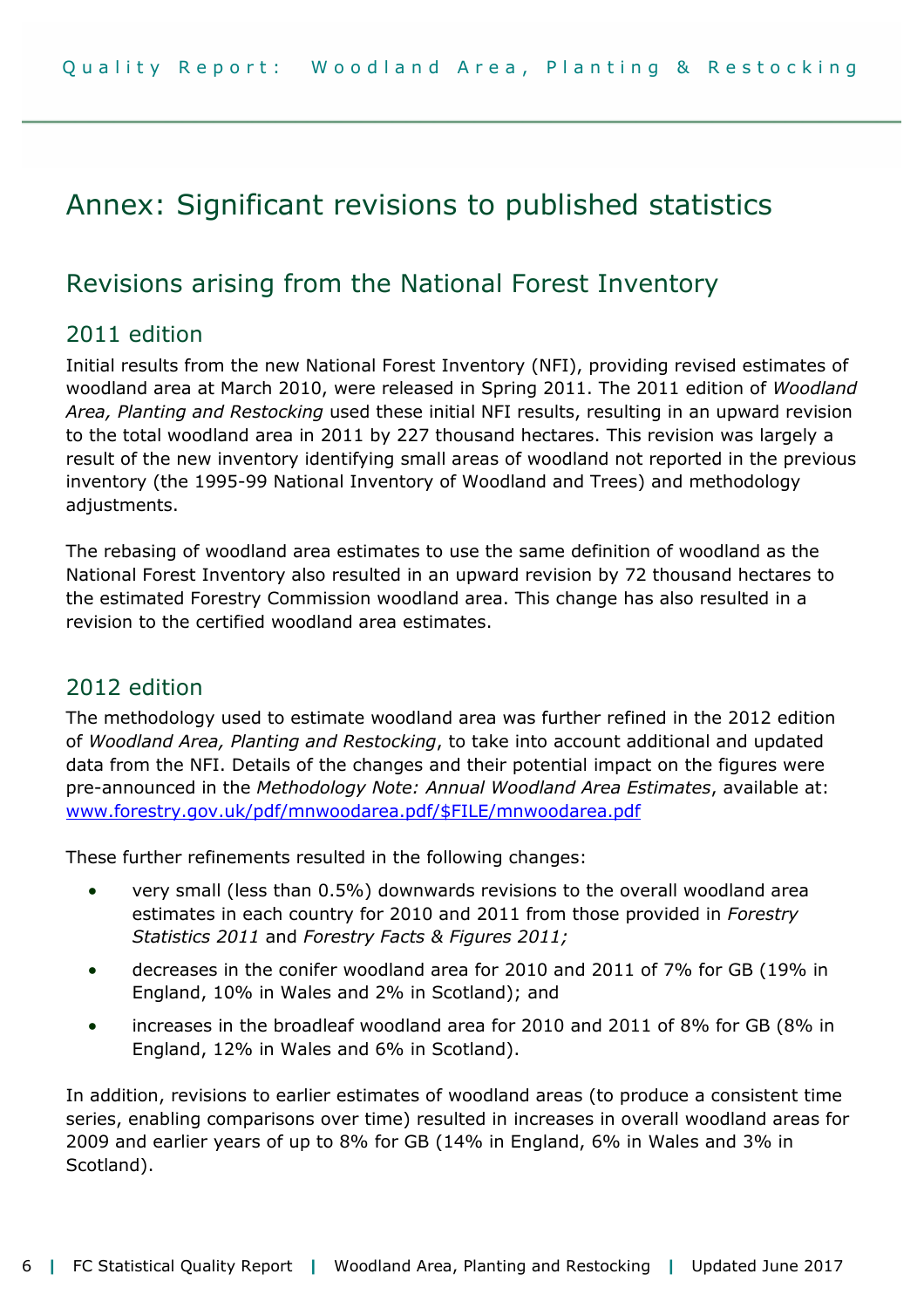As the Forestry Commission (and Forest Service) woodland area estimates are also used as the certified woodland areas for the Forestry Commission (and Forest Service), the revisions described above have also led to changes to the estimates for certified woodland area. This has resulted in a 1% increase to the Forestry Commission certified woodland area in Wales in 2011 and small changes (less than 0.5%) to the Forestry Commission certified woodland areas in England and in Scotland. Revisions to certified woodland areas for 2009 and earlier years, to produce a consistent time series, has resulted in increases to the Forestry Commission certified woodland area of up to 7% for England, 9% for Wales and 8% for Scotland.

#### 2013 edition

Woodland area figures for 2012 were revised in June 2013 to take account of further checks on the NFI woodland area map.

The revisions to the woodland area map have resulted in very small (less than 0.3%) revisions upwards to the overall woodland area estimates in England and Wales for 2012 from those provided in *Forestry Statistics 2012*. For Scotland the revision was larger (0.8% upwards).

### 2014 edition

Woodland area figures for 2010 to 2013 were revised in June 2014 from those provided in *Forestry Statistics 2013* as a result of:

- The correction of an error (see [www.forestry.gov.uk/forestry/INFD-9FYF5R\)](http://www.forestry.gov.uk/forestry/INFD-9FYF5R) in the estimate of non-FC broadleaved stocked areas in 2011, used in estimating conifer/broadleaf breakdowns of woodland area in Great Britain in 2010 and 2011;
- The use of estimated stocked areas at 2012 (first released in the National Forest Inventory reports *50 year forecast of softwood availability*, [www.forestry.gov.uk/forestry/infd-9jmelg,](http://www.forestry.gov.uk/forestry/infd-9jmelg) and *50 year forecast of hardwood availability*, [www.forestry.gov.uk/forestry/infd-9jmemc,](http://www.forestry.gov.uk/forestry/infd-9jmemc) on 30 April 2014) to estimate conifer/ broadleaf breakdowns of woodland area in Great Britain in 2012 and 2013;
- The revision of the 2013 woodland area to take account of further checks on the National Forest Inventory woodland area map.

Overall, these revisions have resulted in a very minor downwards revision of 2 thousand hectares (less than 0.1%) to the 2013 estimate of UK woodland area from the figure published in Forestry Statistics 2013. This comprised an increase of 12 thousand hectares (+1%) in the UK broadleaf area and a decrease of 14 thousand hectares (-1%) in the UK conifer area.

At a country level, the revisions to 2013 estimates for broadleaf and for conifer areas resulted in changes of  $-2\%$  to  $+5\%$ .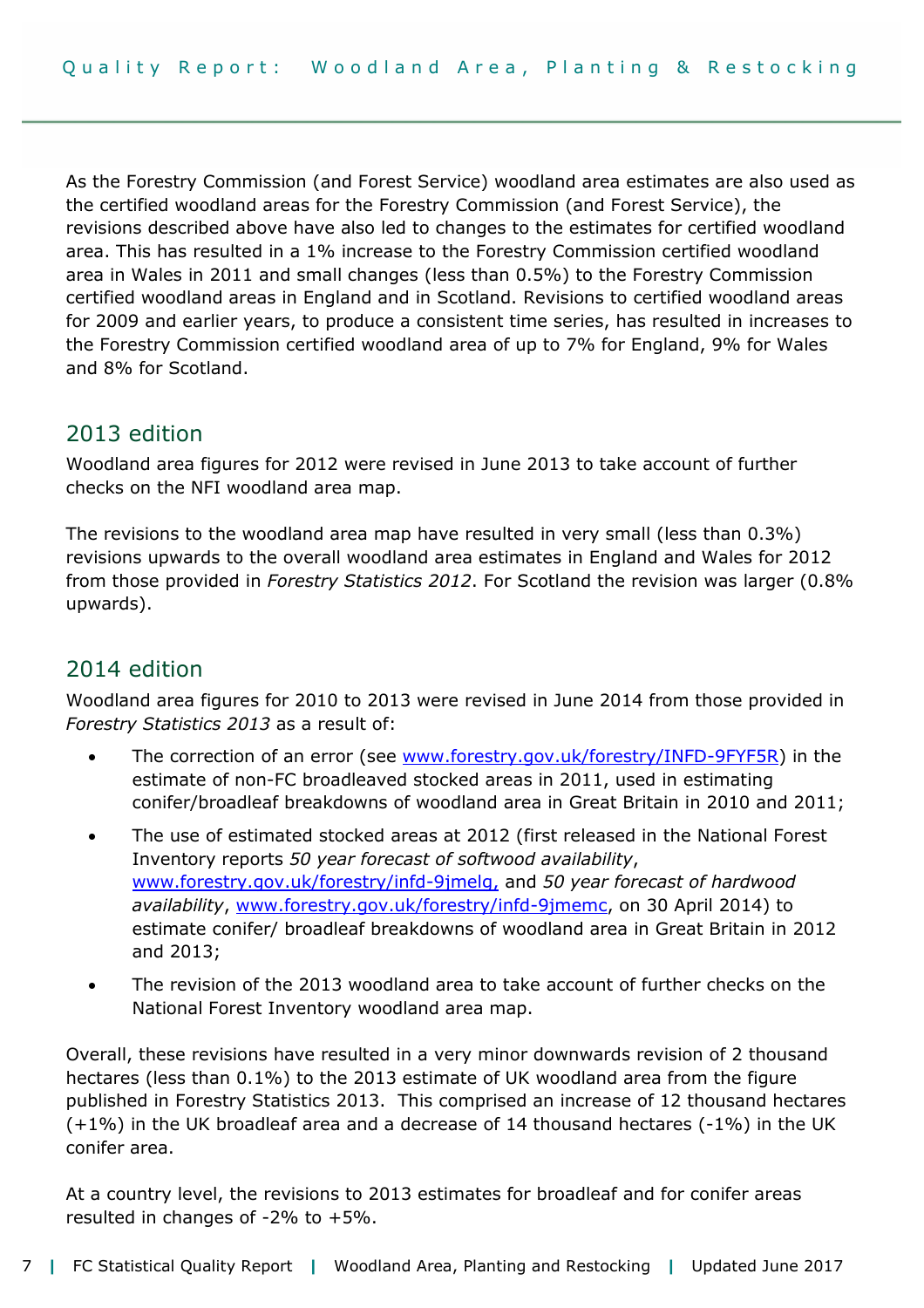The woodland area figures for 2010 to 2012 that were published in Forestry Statistics 2013 (by country and by ownership) are unchanged as a result of these revisions.

As a result of the revisions above, the 2013 UK certified area was revised upwards by less than 0.1%.

For further details on the NFI, please refer to [www.forestry.gov.uk/inventory.](http://www.forestry.gov.uk/inventory)

#### 2015 edition

Woodland area figures at March 2014 have been revised from those provided in Forestry Statistics 2014 to take account of further checks on the NFI woodland area map. This resulted in very small revisions to the overall woodland area estimates in Wales (-0.2%), Scotland  $(+0.4\%)$  and the UK  $(+0.2\%)$ .

#### 2016 edition

Woodland area figures at March 2015 have been revised from those provided in Forestry Statistics 2015 to take account of updates to the NFI woodland area map. This resulted in very small revisions to the overall woodland area estimates in England (+0.1%).

### 2017 edition

Woodland area figures at March 2016 have been revised from those provided in Forestry Statistics 2016 to take account of updates to the NFI woodland area map. This resulted in very small revisions to the woodland area estimates in England, Wales and Scotland  $(<0.3\%)$ .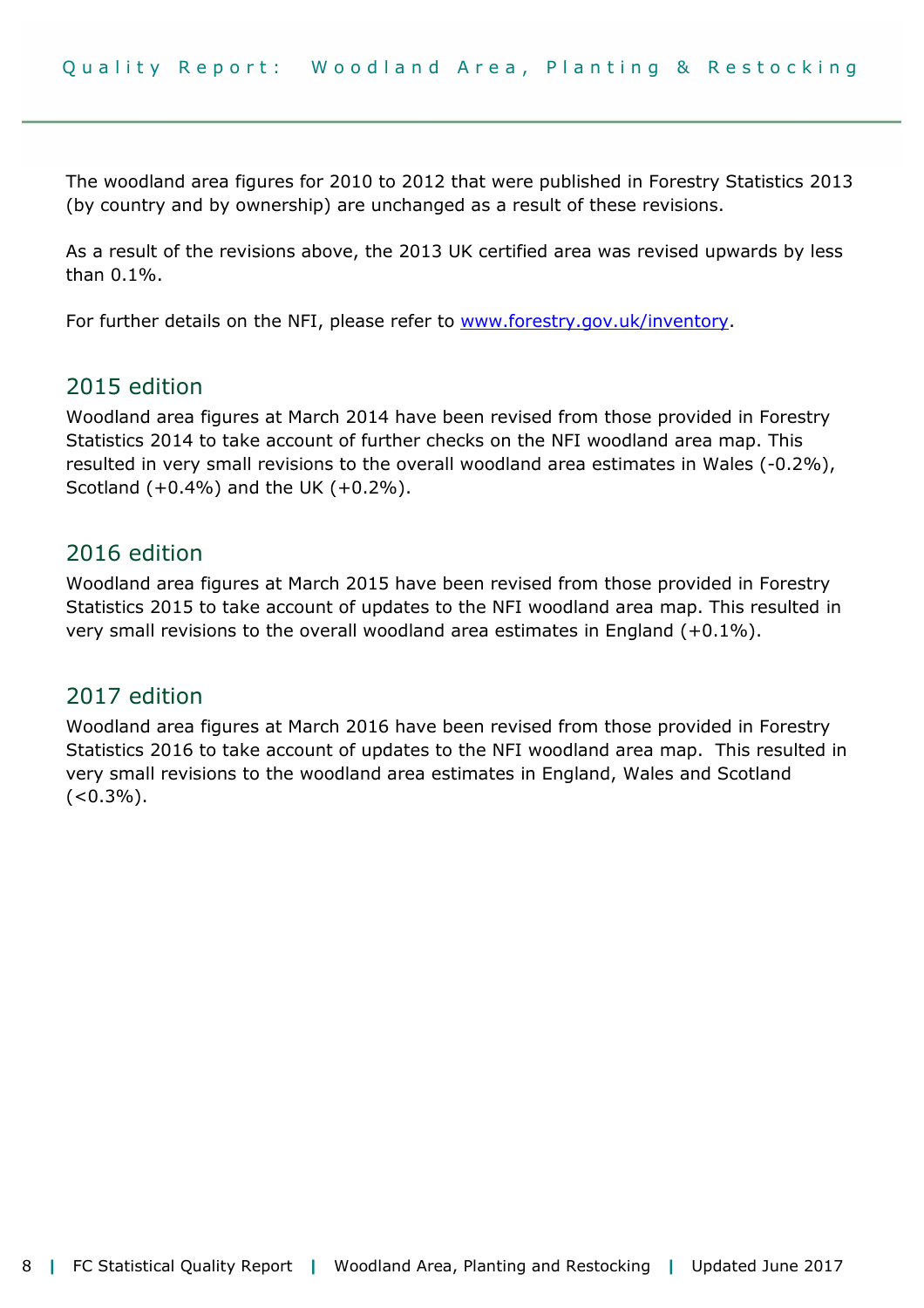### Other revisions

Revisions to new planting and restocking data for 2015-16 and earlier years has resulted in:

- An increase of 0.1 thousand hectares in the new planting area for England, following inclusion of areas of land acquired for planting by the National Forest Company; and
- Increases of 0.2 thousand hectares in 2014-15 and 0.1 thousand hectares in 2015- 16 in the restocking areas in Northern Ireland, following revisions to historic data by the NI Forest Service.

The estimate for the area of private sector new planting in England for 2011-12 was revised upwards by 2.4% in June 2015, with the availability of improved data.

Estimates for "other" woodland new planting were revised in June 2014 for 2010-11 to 2012-13 with the availability of improved data. The estimate for 2010-11 was revised upwards by 12%, while revisions for 2011-12 and 2012-13 were each smaller than 0.1%.

For Northern Ireland, FS restocking figures were revised upwards in June 2017 by 0.2 thousand hectares in 2014-15 and 0.1 thousand hectares in 2015-16. FS restocking figures for conifers in Northern Ireland for 2011-12 were revised upwards in June 2013 by 0.4 thousand hectares from those provided in *Forestry Statistics 2012* as a result of changes to the administrative systems.

The introduction of the Northern Ireland Woodland Register has resulted in an upward revision of 17 thousand hectares (19%) in the Northern Ireland woodland area at March 2012 presented in *Forestry Statistics 2012* and *Forestry Facts & Figures 2012* from the figures in *Woodland Area, Planting and Restocking: 2012 Edition*.

Revisions to the 2011-12 new planting and restocking figures have been made to take account of revised planting data for the Forest Service. This has resulted in a decrease of around 0.5 thousand hectares (48%) in the level of restocking in Northern Ireland presented in *Forestry Statistics 2012* and *Forestry Facts & Figures 2012* from the figure previously released.

The figures for non-Forestry Commission new planting in Wales in 2000-01 to 2009-10 were revised upwards between *Forestry Statistics 2010* (table 1.12) and the 2011 edition of *Woodland Area, Planting and Restocking* (and accompanying time series data), by up to 0.1 thousand hectares per year. This amendment was made to include grant aided planting under the Tir Gofal agri-environment scheme, administered by the Welsh Assembly Government. A further revision was made for *Forestry Statistics 2011* (and accompanying time series data), to improve the estimates of new planting in Wales from the Woodland Grant Scheme. This has resulted in changes of between -0.1 and +0.1 thousand hectares per year for non-Forestry Commission new planting in Wales between 2001-02 and 2008- 09.